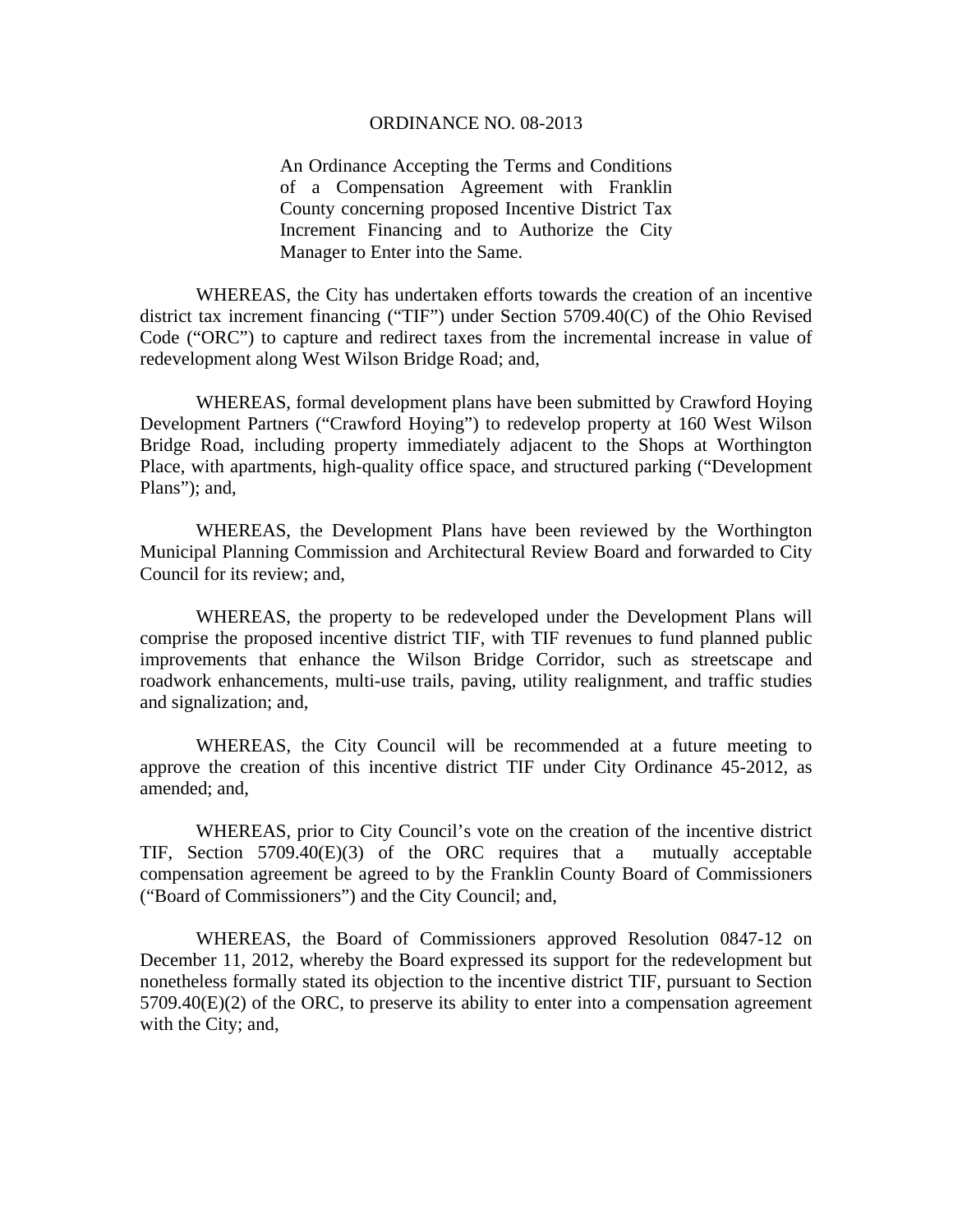#### ORDINANCE NO. 08-2013

WHEREAS, staff with the City and the Board of Commissioners thereafter negotiated an agreement to compensate Franklin County Children's Services, Franklin County Alcohol, Drug & Mental Health Services, Franklin County Board of Developmental Disabilities, and Franklin County Senior Options (collectively referred to as the "Franklin County Social Service Agencies") during the term of the proposed incentive district TIF.

 NOW, THEREFORE, BE IT ORDAINED by the Council of the Municipality of Worthington, County of Franklin, State of Ohio:

SECTION 1. That the City Council does hereby accept the terms of the Franklin County Compensation Agreement (the "Compensation Agreement") attached hereto as EXHIBIT A, negotiated in good faith with Franklin County to compensate the Franklin County Social Service Agencies during the term of the proposed incentive district TIF, as follows:

- A. For TIF exemptions of Franklin County Social Service Agencies' current millage, levied at the time of this Ordinance, as set forth below:
	- a. Franklin County Children's Services' 5.0 mills, consisting of a 1.9 mill levy and 3.1 mill levy (effective rates of 1.751746 mills and 3.1 mills, respectively, for residential/agricultural property and 1.863248 mills and 3.1 mills, respectively, for commercial/industrial property);
	- b. Franklin County Alcohol, Drug & Mental Health Services' 2.2 mills (effective rates of 2.2 mills for residential/agricultural property and 2.2 mills for commercial industrial property);
	- c. Franklin County Board of Developmental Disabilities' 7.0 mills, consisting of two 3.5 mill levies (each with effective rates of 3.5 mills for residential/agricultural property and 3.5 mills for commercial industrial property); and
	- d. Franklin County Senior Options' 1.3 mills (effective rates of 1.3 mills for residential/agricultural property and 1.3 mills for commercial/industrial property).
- B. For each year during the term of the incentive district TIF, for which the City receives annual service payments in lieu of taxes thereunder, the City shall make payments from the TIF fund to the Board of Commissioners at a rate of compensation as follows:
	- a. Years 1-10, 0% contribution of exempted taxes;
	- b. Years 11-20, 25% contribution;
	- c. Years 21-25, 50% contribution;
	- d. Years 25-29, 75% contribution; and
	- e. Year 30, Franklin County Social Service Agencies are made 100% whole.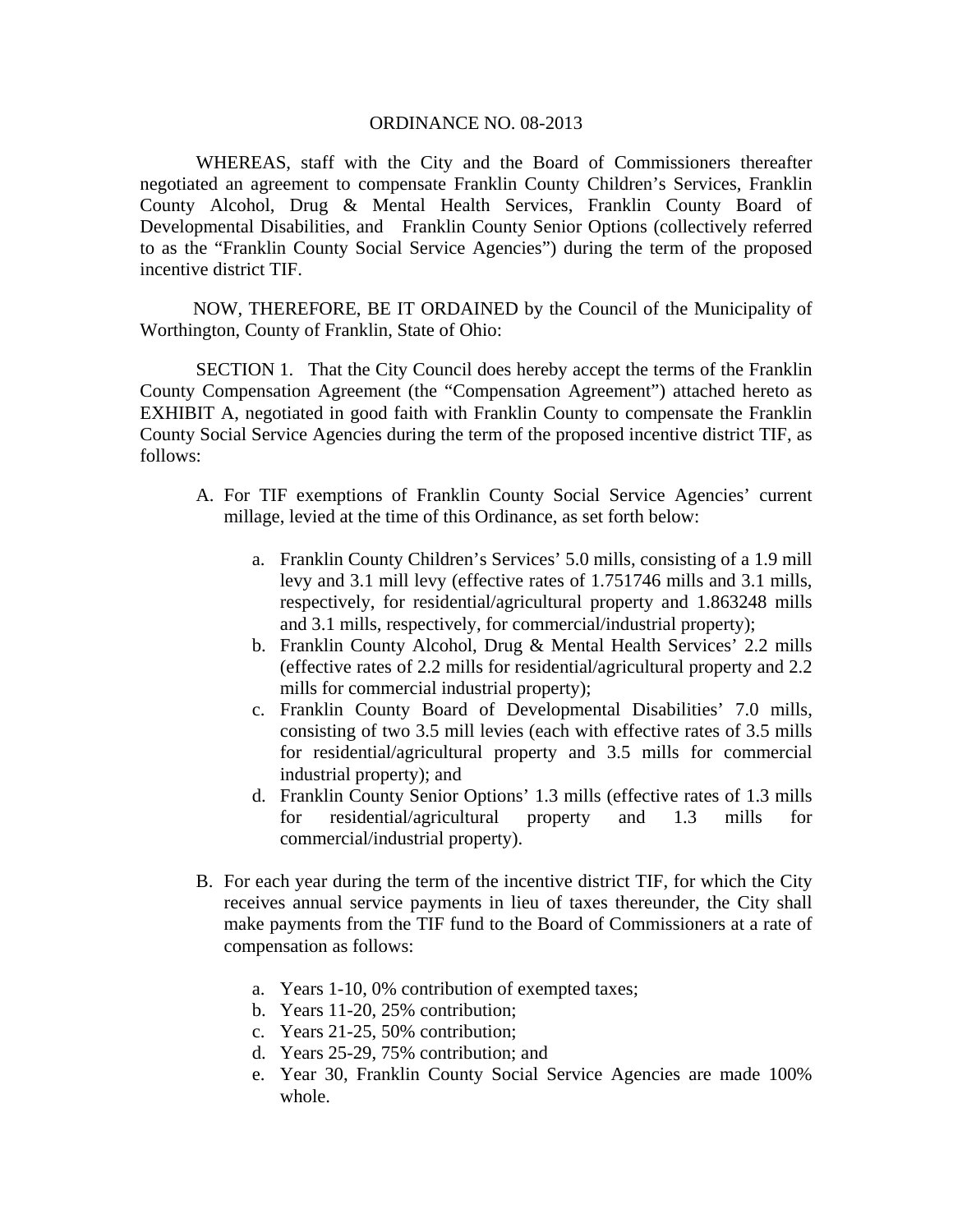#### ORDINANCE NO. 08-2013

SECTION 2. That the City Manager is hereby authorized and directed to enter into the Compensation Agreement with the Board of Commissioners as attached in EXHIBIT A and made a part hereof, establishing the conditions of the compensation of the Franklin County Social Service Agencies.

SECTION 3. That notice of passage of this Ordinance shall be posted in the Municipal Administration Building, the Worthington Library, the Griswold Center and the Worthington Community Center and shall set forth the title and effective date of the Ordinance and a statement that the Ordinance is on file in the office of the Clerk of Council. This Ordinance shall take effect and be in force from and after the earliest period allowed by law and by the Charter of the City of Worthington, Ohio.

Passed April 15, 2013

 \_[Signature on File]\_\_\_\_\_\_\_\_\_\_\_\_\_\_\_\_\_ President of Council

Attest:

\_[Signature on File]\_\_\_\_\_\_\_\_\_\_ P.H. April 15, 2013

 Introduced April 1, 2013 Clerk of Council Effective May 8, 2013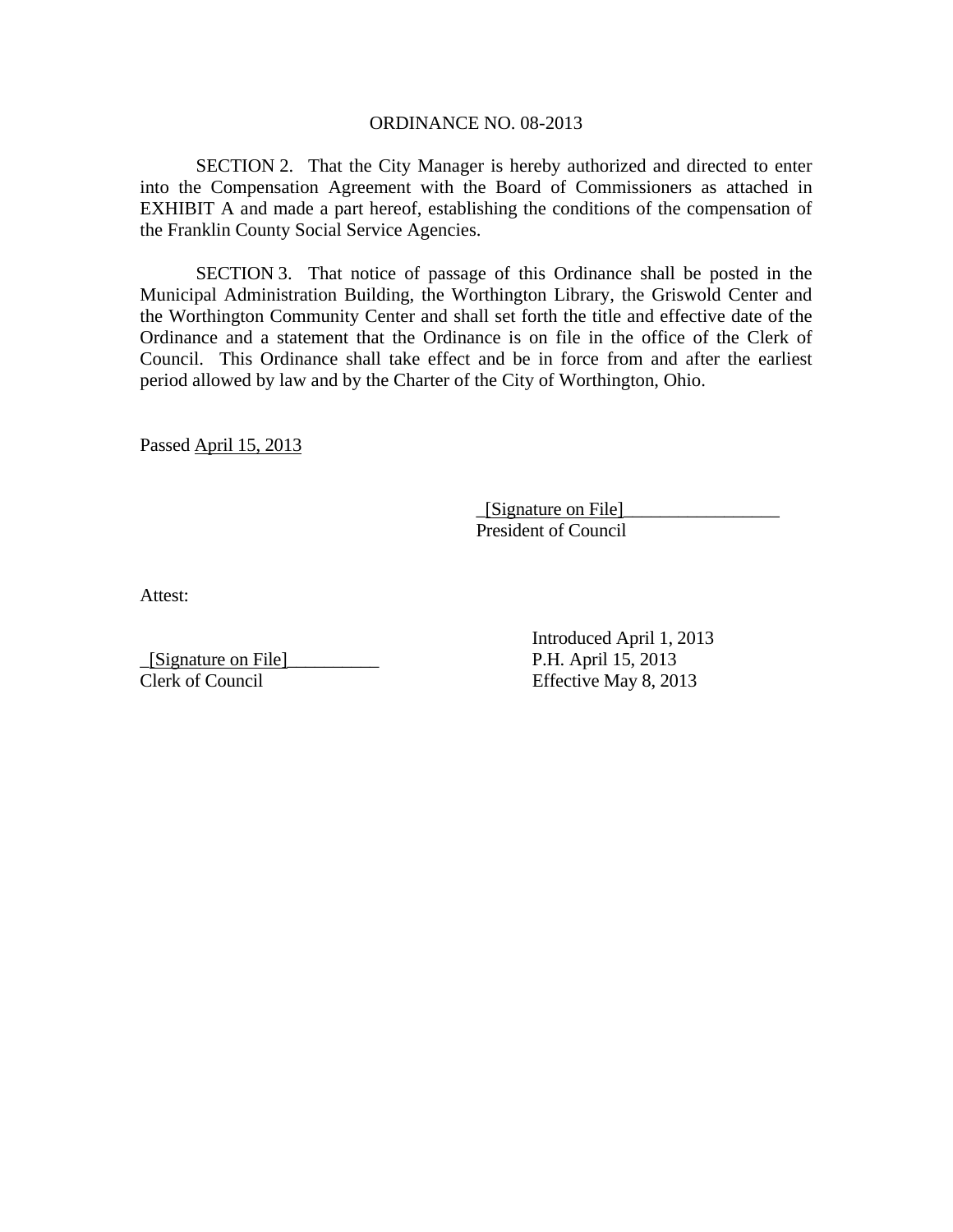### **EXHIBIT A**

#### **FRANKLIN COUNTY COMPENSATION AGREEMENT**

This Franklin County Compensation Agreement (this "**Compensation Agreement**") by and between the CITY OF WORTHINGTON (the "**City**") a municipal corporation with its offices at 6550 North High Street, Worthington, Ohio 43085, and the FRANKLIN COUNTY BOARD OF COMMISSIONERS (the "**Commissioners**"), a county government with its principal offices at 373 South High Street, Columbus, Ohio 43215, specifies the manner and procedure to be used to compensate the Commissioners for certain foregone tax revenues resulting from Worthington City Ordinance 45-2012, as amended (the "**TIF Ordinance**"), granting a one-hundred percent (100%) tax exemption for a period not to exceed thirty (30) years pursuant to Ohio Revised Code **("ORC"**)  $§5709.40(C)$ .

#### WITNESSETH:

 WHEREAS, the City and the Commissioners desire to encourage the development of the real property described and depicted on Exhibit A attached to this Agreement (the **"Property"**), as may be owned now and in the future by one or more owners (the **"Owners"**), to further the economic development goals of the City in a manner that is consistent with the existing neighborhood; and

 WHEREAS, the City is taking steps pursuant to ORC §§5709.40, 5709.42 and 5709.43 (the **"TIF Statutes")** to create an Incentive District comprised of the Property (the **"Incentive District"**) and will declare improvements to the Property within the Incentive District to be a public purpose (the **"Improvements")** thereby exempting those Improvements from real property taxation, and will provide for annual service payments in lieu of taxes to be made by the Owners with respect to the Property (the **"Service Payments''**), and will establish a municipal public improvement tax increment equivalent fund (the **"TIF Fund"**) to pay a portion of the cost of Public Improvements (the **"Public Improvements"**); and

 WHEREAS, pursuant to ORC §5709.40(F), the exemption of the Improvements from real property taxes does not include certain additional real property tax levies and certain renewal or replacement real property tax levies that exceed the effective tax rate of the levy renewed or replaced; and

 WHEREAS, the exemption of the Improvements from real property taxes does include current real property tax levies; and

 WHEREAS, 1.3 mills (effective rates of 1.3 mills for residential/agricultural property and 1.3 mills for commercial/industrial property) is being levied currently for providing or maintaining senior citizens services or facilities (the **"Senior Levy"**); and

 WHEREAS, 7.0 mills, consisting of two 3.5 mill levies (each with effective rates of 3.5 mills for residential/agricultural property and 3.5 mills for commercial industrial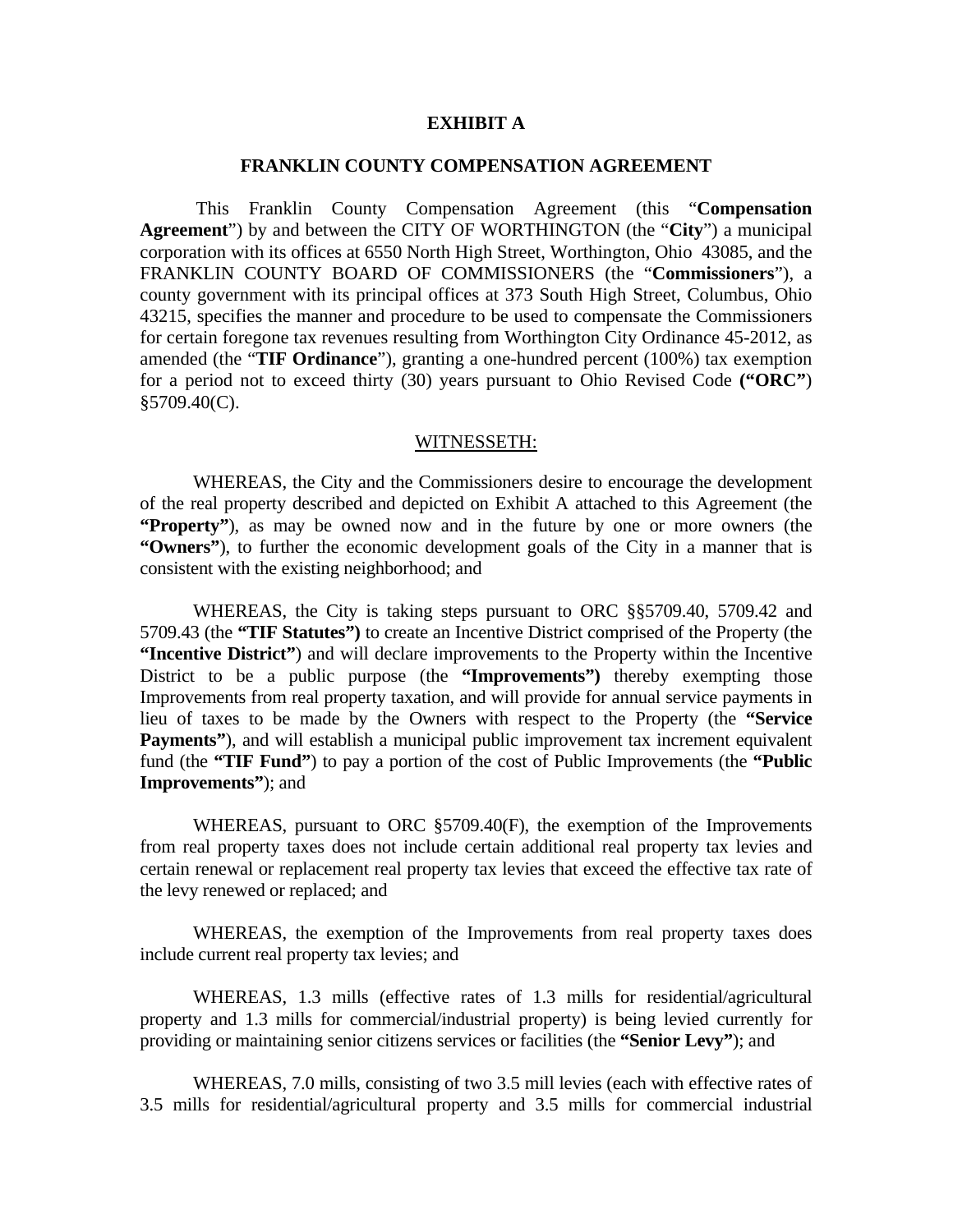property) is being levied currently for community mental retardation and development disabilities programs and services (collectively, the **"BDD Levy"**); and

 WHEREAS, 2.2 mills (effective rates of 2.2 mills for residential/agricultural property and 2.2 mills for commercial industrial property) is being levied currently for alcohol, drug addiction and mental health services or facilities (the **"ADAMH Levy"**); and

 WHEREAS, 5.0 mills, consisting of a 1.9 mill levy and 3.1 mill levy (effective rates of 1.751746 mills and 3.1 mills, respectively, for residential/agricultural property and 1.863248 mills and 3.1 mills, respectively, for commercial/industrial property) is being levied currently for the support of children's services and the placement and care of children (collectively, the **"Children's Levy"**, and together with the Senior Levy, the BDD Levy and the ADAMH Levy, the **"Social Services Levies"**); and

 WHEREAS, notice of the City's intention to pass the TIF Ordinance and declare the Improvements exempt from real property taxes in excess of 75 percent for more than ten years has been delivered to the Commissioners in accordance with ORC §5709.40(E)(1); and

 WHEREAS, by Resolution 847-12 adopted on December 11, 2012, and as certified by the Commissioners, the Commissioners formally objected to the exemptions from real property taxes of the Improvements as described in the TIF Ordinance, in accordance with ORC §5709.40(E)(2); and,

WHEREAS, the Commissioners remain in objection to the real property tax exemptions granted pursuant to the TIF Ordinance unless and until a mutually acceptable compensation agreement with the City is negotiated to compensate for tax revenues foregone pursuant to the TIF Ordinance for the Social Services Levies; and,

 WHEREAS, the City and the Commissioners have negotiated this Compensation Agreement to compensate the Commissioners for tax revenues foregone for the Social Services Levies pursuant to real property tax exemptions granted by the TIF Ordinance.

NOW THEREFORE, in consideration of the foregoing and of the mutual promises, covenants and agreements hereinafter set forth, the parties agree as follows:

**Section 1**. **Commissioners Compensation Rates.** For each year for which the Owners receive a real property tax exemption and make corresponding Service Payments deposited into the TIF Fund, the City shall make payments (the "**Compensation Payments**"), solely from the TIF Fund, to the Commissioners as follows:

(A) For the first through the tenth tax year during the exemption period set forth in the TIF Ordinance, the Compensation Payments shall be equal to zero percent (0%) of the amount of taxes the Social Services Levies would have collected for the Improvements but for the exemption granted by the TIF Ordinance.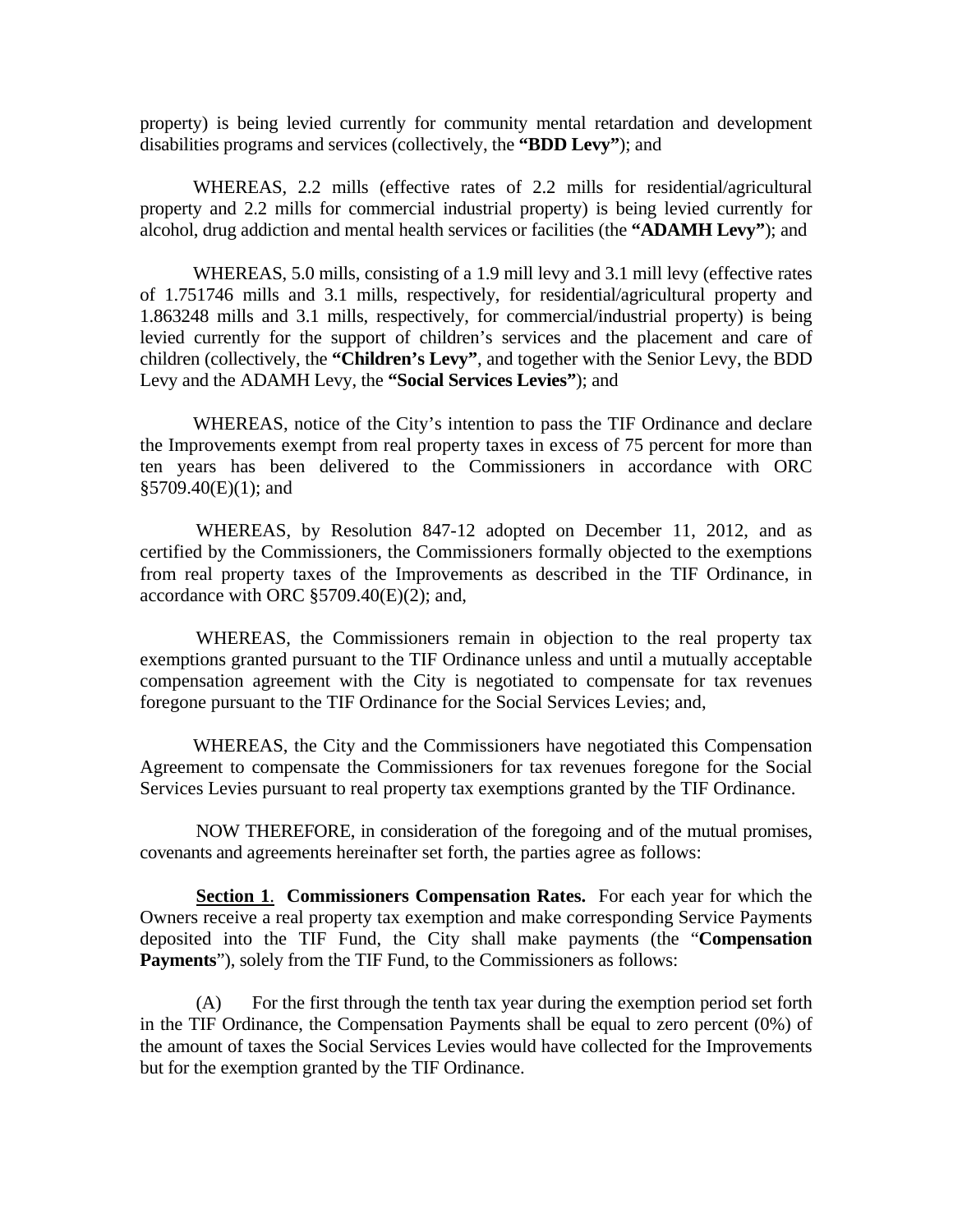(B) For the eleventh through the twentieth tax year during the exemption period set forth in the TIF Ordinance, the Compensation Payments shall be equal to twenty-five percent (25%) of the amount of taxes the Social Services Levies would have collected for the Improvements but for the exemption granted by the TIF Ordinance.

(C) For the twenty-first through the twenty-fifth tax year during the exemption period set forth in the TIF Ordinance, the Compensation Payments shall be equal to fifty percent (50%) of the amount of taxes the Social Services Levies would have collected for the Improvements but for the exemption granted by the TIF Ordinance.

(D) For the twenty-sixth through the twenty-ninth tax year during the exemption period set forth in the TIF Ordinance, the Compensation Payments shall be equal to seventy-five percent (75%) of the amount of taxes the Social Services Levies would have collected for the Improvements but for the exemption granted by the TIF Ordinance.

(E) For the thirtieth tax year during the exemption period set forth in the TIF Ordinance, the City shall make Compensation Payments to the Commissioners equal to one hundred percent (100%) of the amount of taxes the Social Services Levies would have collected for the Improvements but for the exemption granted by the TIF Ordinance.

**Section 2. Timing of the Payments.** Commencing in the eleventh tax year during the exemption period set forth in the TIF Ordinance and continuing so long as the City receives Service Payments pursuant to the TIF Ordinance, the City shall pay to the Commissioners, on or prior to March 31, the Compensation Payment accruing in the immediately preceding year. Each Compensation Payment will include an explanation of the calculation used to determine the amount of the Compensation Payment, including the true value of the Improvements as determined by the Franklin County Auditor on the applicable tax lien date and the applicable property tax millage rate and any other adjustments then in effect. The City and the Commissioners shall cooperate in calculating the Compensation Payments to ensure accuracy, fairness and that the spirit of this Compensation Agreement is maintained.

**Section 3**. **Amendment of Compensation Payments.** The intent of this Compensation Agreement is to lessen the revenues foregone for the Social Services Levies pursuant to the real property tax exemption granted by the TIF Ordinance. Should the TIF Statutes be amended in a manner that would cause (i) the Social Services Levies to be excluded, in whole or in part, from the real property tax exemption granted pursuant to the TIF Ordinance, or (ii) those tax levies excluded pursuant to ORC §5709.40(F) from the real property tax exemption granted pursuant to the TIF Ordinance to be included, in whole or in part, in the real property tax exemption granted pursuant to the TIF Ordinance, the City and the Commissioners agree that they shall negotiate an amendment to this Compensation Agreement to adjust the Compensation Payments.

**Section 4**. **Commissioners Acknowledgment and Consent.** In consideration of the Compensation Payments, the Commissioners hereby: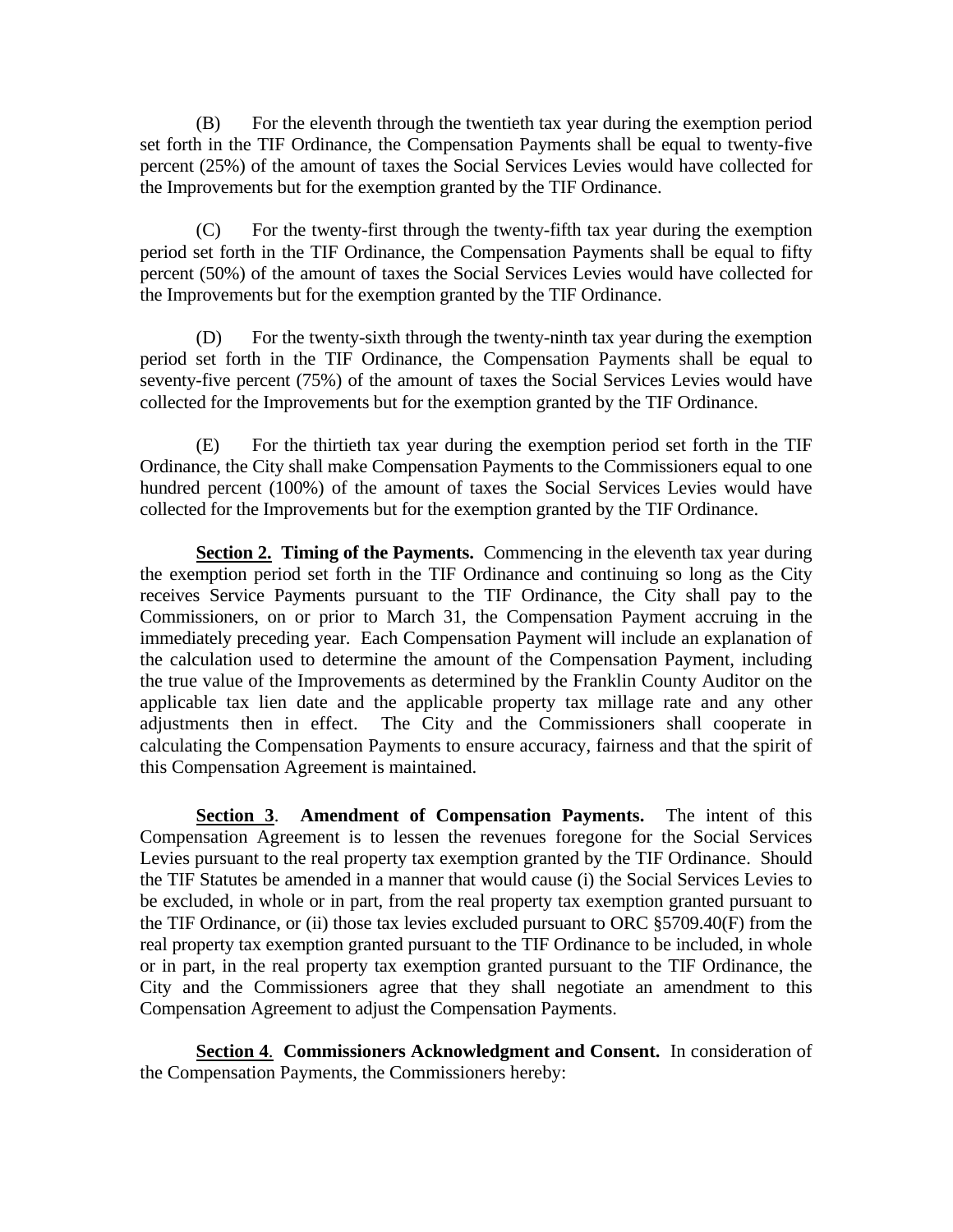- (i) Acknowledge that notice by the City was proper and timely per requirements set forth in ORC § 5709.40(E) with respect to the TIF exemptions;
- (ii) Relinquish any and all objection to the real property tax exemptions to be granted under the TIF Ordinance for the Property, including such objection previously stated in Commissioners Resolution 0847-12; and
- (iii) Waive any defects or irregularities relating to the exemption from taxation of the Property.

**Section 5**. **Application of ORC §5709.40(E).** The Commissioners acknowledge and agree that this Compensation Agreement provides the only compensation to be received by the Commissioners in connection with real property tax exemptions granted pursuant to the TIF Ordinance and the compensation provided for in this Compensation Agreement is in lieu of any other compensation as may be contemplated under ORC  $§5709.40(E)(2).$ 

**Section 6. Amendments.** This Compensation Agreement may be amended or modified by the parties, only in writing, signed by the City and the Commissioners.

**Section 7. Entire Agreement.** This Compensation Agreement sets forth the entire agreement and understanding between the parties as to the subject matter contained herein and merges and supersedes all prior discussions, agreements, and undertakings of every kind and nature between the parties with respect to the subject matter of this Compensation Agreement.

**Section 8.** Notices. All payments, certificates, reports and notices which are required to or may be given pursuant to the provisions of this Compensation Agreement shall be sent by regular mail, postage prepaid, and shall be deemed to have been given or delivered when so mailed to the following addresses:

| Municipality:   | City of Worthington<br>c/o City Manager<br>6550 North High Street<br>Worthington, Ohio 43085                                                  |
|-----------------|-----------------------------------------------------------------------------------------------------------------------------------------------|
| With a copy to: | City of Worthington<br>$c/\sigma$ Law Director<br>370 Highland Avenue<br>Worthington, Ohio 43085                                              |
| County:         | <b>Franklin County Board of Commissioners</b><br>c/o Board President<br>373 South High Street, 26 <sup>th</sup> Floor<br>Columbus, Ohio 43215 |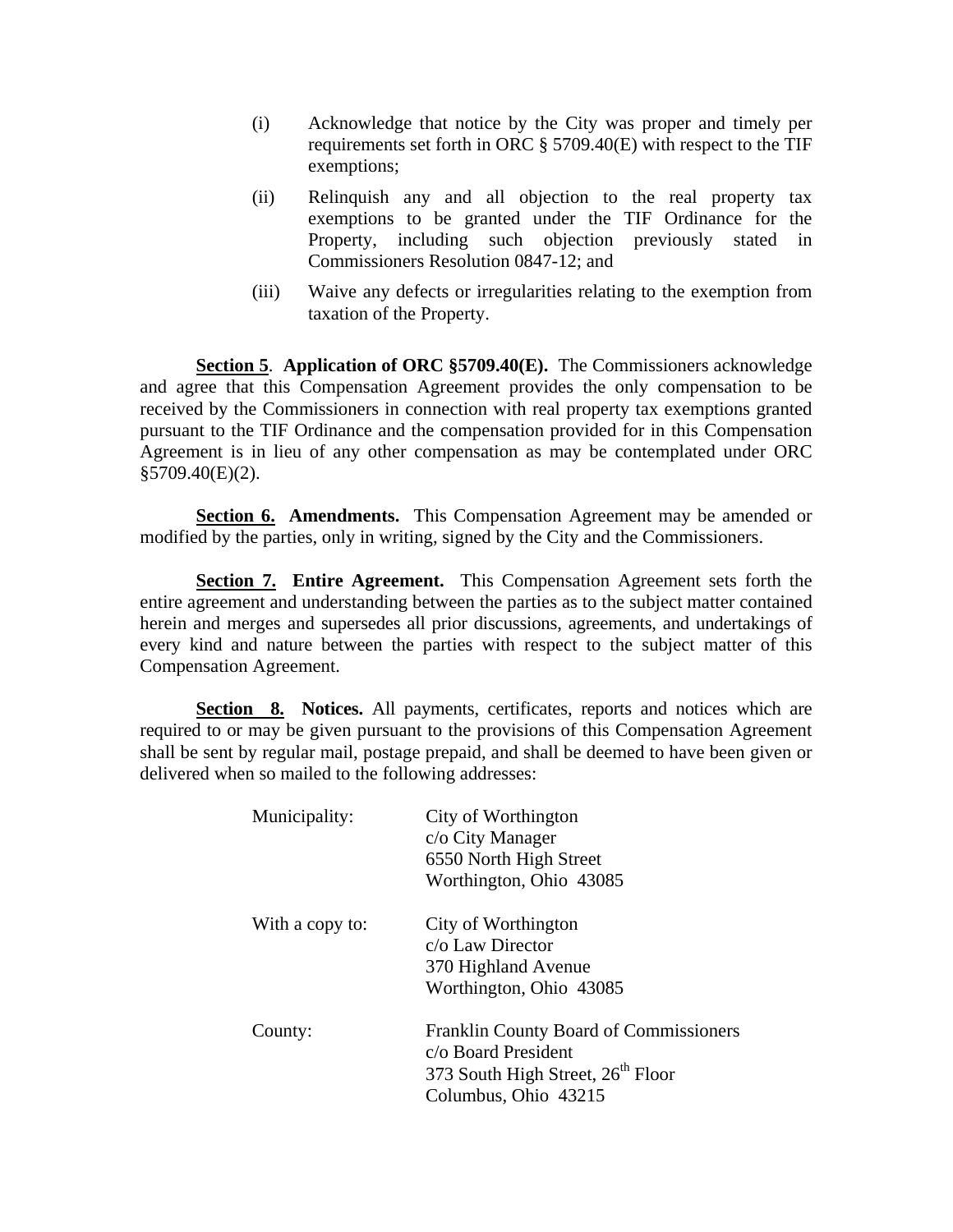| With a copy to: | <b>Franklin County Prosecutor</b>             |
|-----------------|-----------------------------------------------|
|                 | 373 South High Street, 14 <sup>th</sup> Floor |
|                 | Columbus, Ohio 43215                          |

Any party may change its contact or address for receiving notices and reports by giving written notice of such change to the other parties.

**Section 9. Severability of Provisions.** The invalidity of any provision of this Compensation Agreement shall not affect the other provisions of this Compensation Agreement, and this Agreement shall be construed in all respects as if any invalid portions were omitted.

In witness thereof, the parties have caused this Compensation Agreement to be executed as of \_\_\_\_\_\_\_\_\_\_\_\_\_\_\_\_\_\_\_\_\_\_\_\_\_\_.

### CITY OF WORTHINGTON, OHIO

By:

Name:

Title: Title: Title: Title: Title: Title: Title: Title: Title: Title: Title: Title: Title: Title: Title: Title: Title: Title: Title: Title: Title: Title: Title: Title: Title: Title: Title: Title: Title: Title: Title: Title

## FRANKLIN COUNTY BOARD OF COMMISSIONERS

By:

Name:

Title:

Approved as to form:

 $\overline{a}$